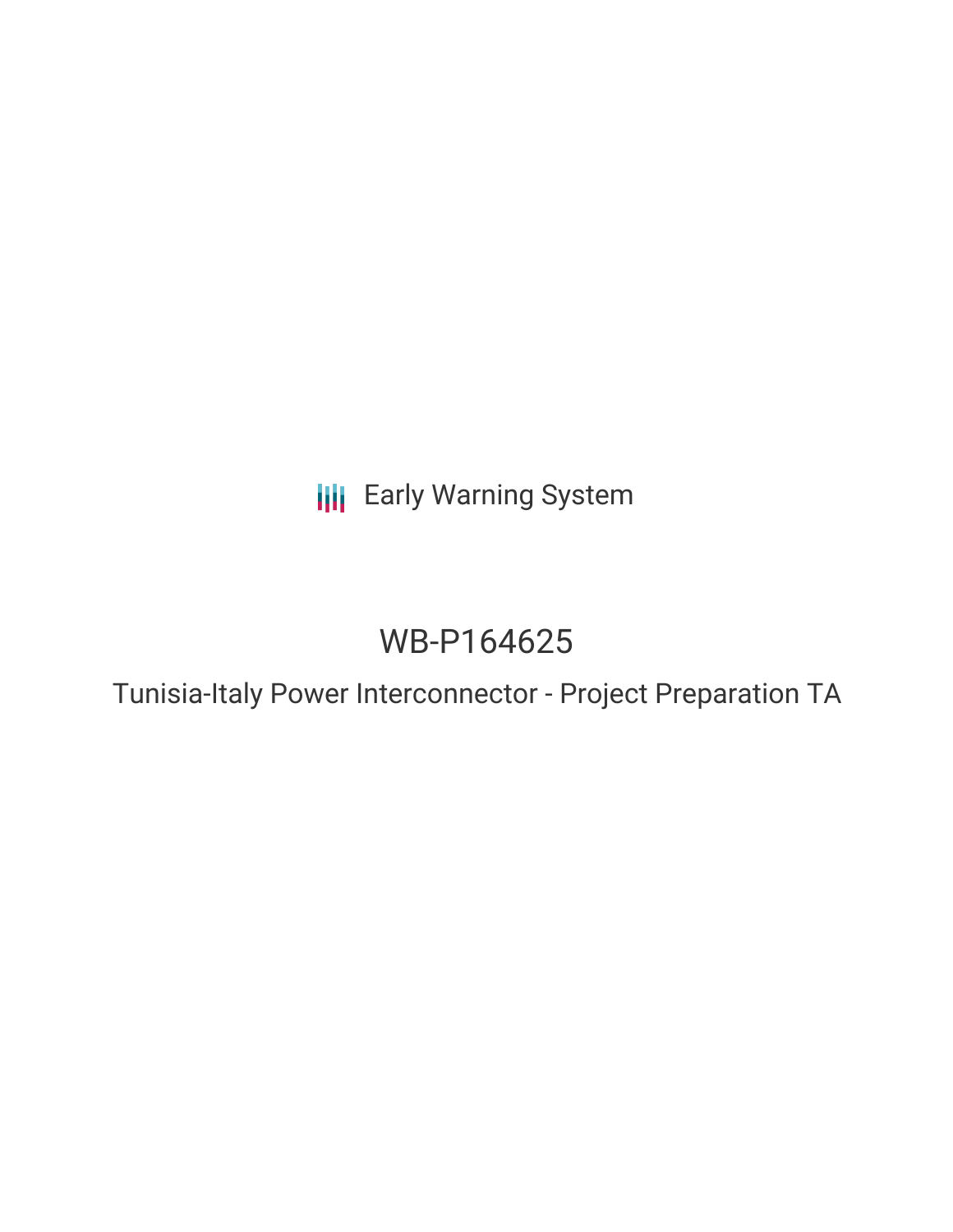

### **Quick Facts**

| <b>Countries</b>              | Tunisia                  |
|-------------------------------|--------------------------|
| <b>Financial Institutions</b> | World Bank (WB)          |
| <b>Status</b>                 | Approved                 |
| <b>Bank Risk Rating</b>       | A                        |
| <b>Voting Date</b>            | 2018-07-31               |
| <b>Borrower</b>               | Government of Tunisia    |
| <b>Sectors</b>                | Energy                   |
| <b>Investment Type(s)</b>     | <b>Advisory Services</b> |
| <b>Project Cost (USD)</b>     | \$13.40 million          |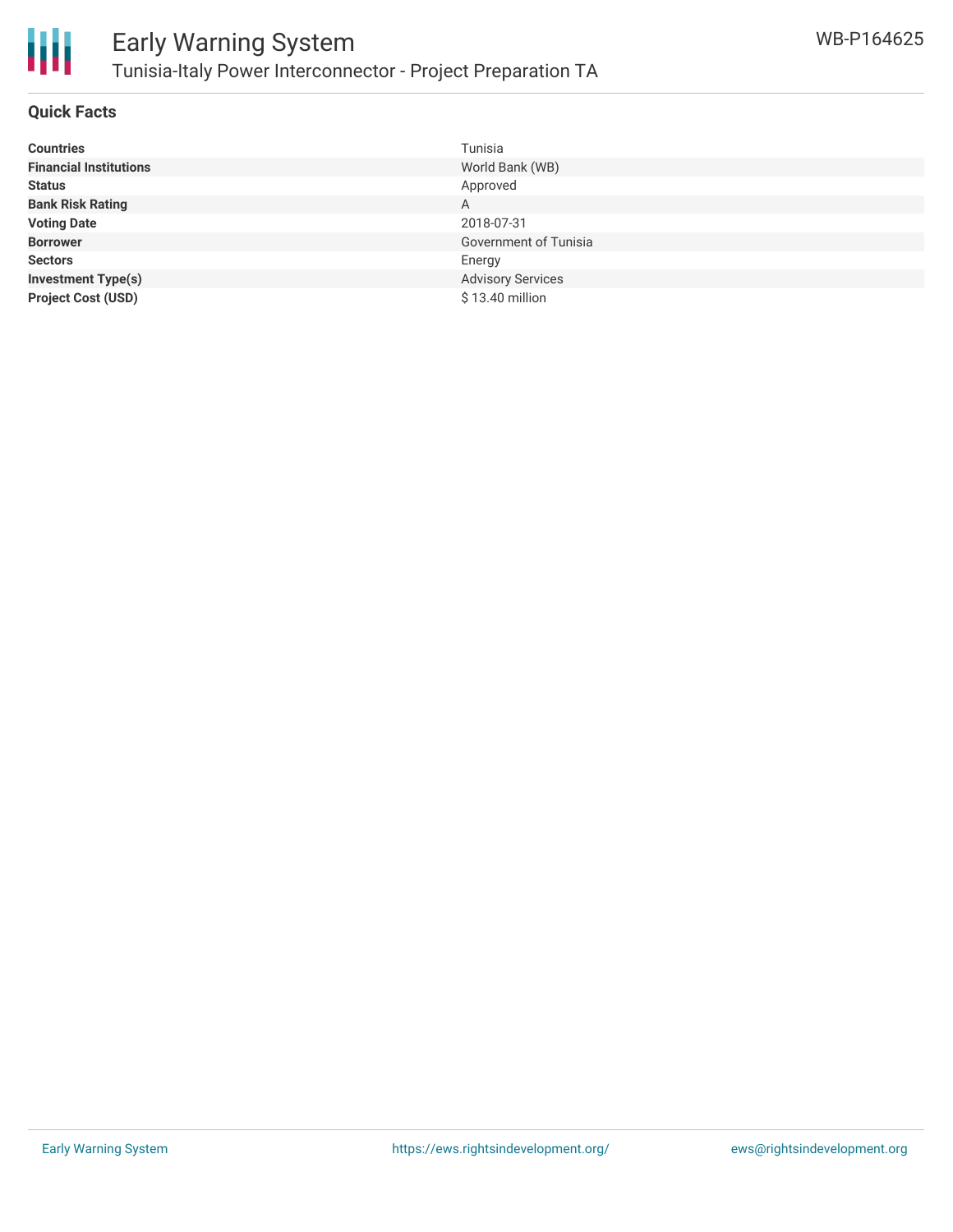#### **Project Description**

The proposed project will comprise the following components:

- 1. Preparation Studies this component would consist of the following three studies:
	- i. Terrestrial and Marine Survey Study. The purpose of the terrestrial and marine feasibility study is to determine the optimal site locations for: (i) the area converter station; (ii) the DC cable route from the landing point of the marine cable on the coast to the converter station on land; (iii) and the AC cable route from the converter station to the grid node.
	- ii. Network Study. The study will be performed based on ENTSO-E Guidelines and will determine the electrical project scheme (monopolar/bipolar grid node connection and networks reinforcements), the feasible technology and rated power of the link; the performance required to the DC system; social economic welfare and other indicators; the implications of the project on the transmission capacity and congestion at the Northern Italian border; the maximum amount of renewable energy to be integrated into the Tunisian network.
	- iii. Environmental and Social Impact Assessment (ESIA) and Resettlement Action Plan (RAP).
- 2. Transaction Advisory. Making a decision on the commercial, regulatory, and financial structure of the Elmed interconnector and identifying the agreements necessary for its implementation will require comprehensive support that will be accommodated through this component. Specifically, this component will include advisory work to the Government of Tunisia and to the implementing sponsor through El med Etudes.
- 3. Project management. This component will cover project management costs of Elmed Etudes, excluding any wages of either El med Etudes, STEG or Terna.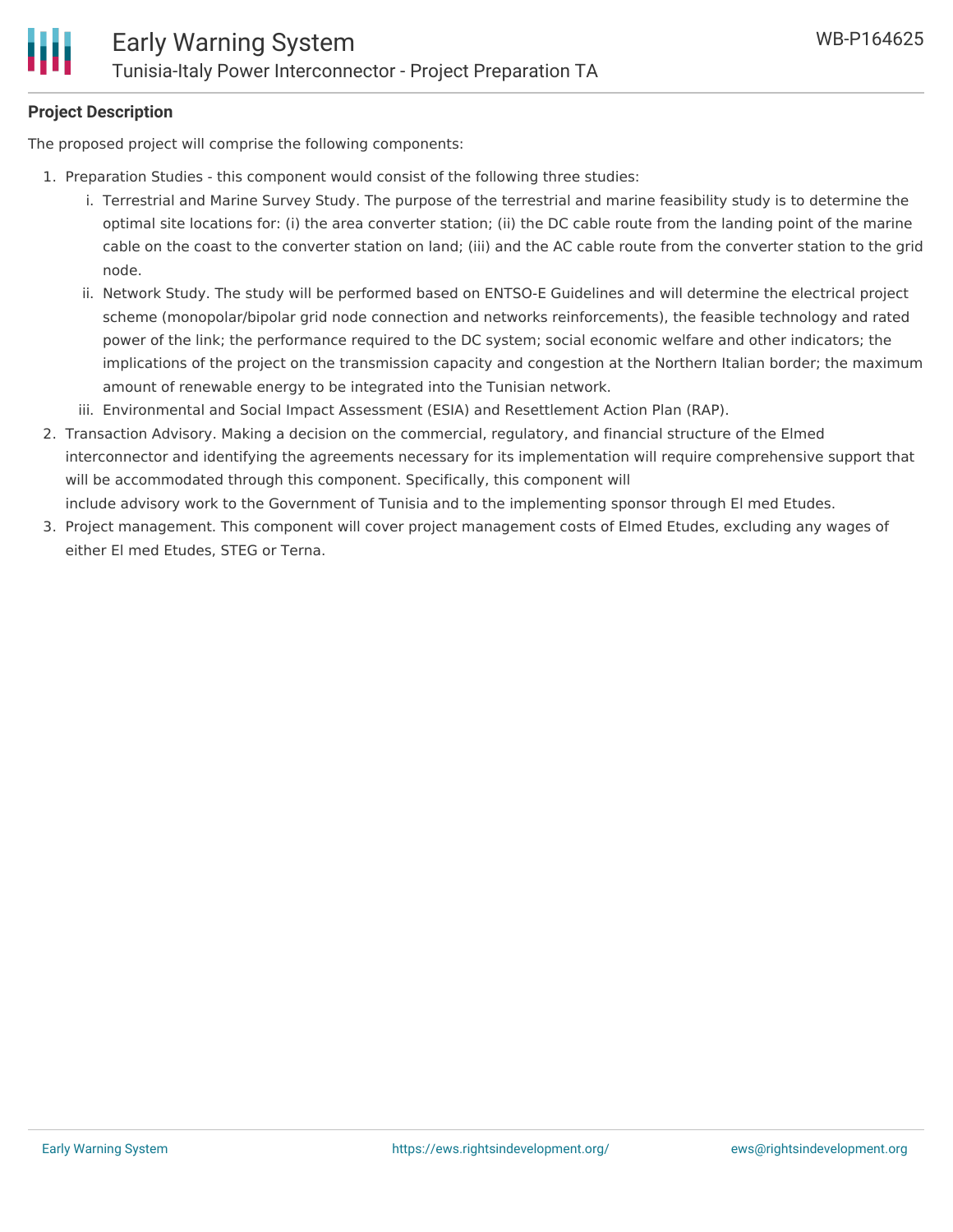

## **Investment Description**

World Bank (WB)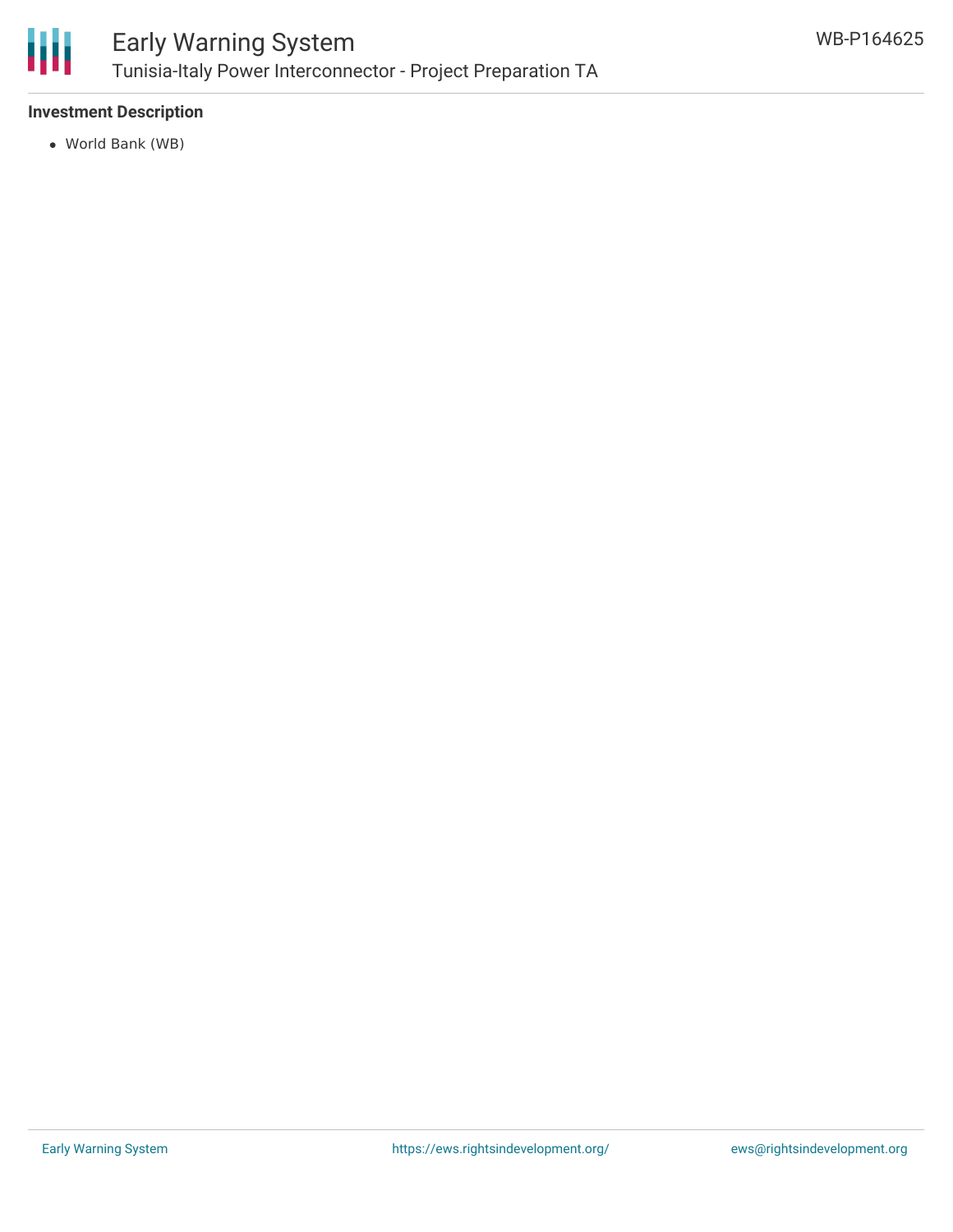

## **Contact Information**

\*Contact information not provided at the time of disclosure\*

#### **ACCOUNTABILITY MECHANISM OF WORLD BANK**

The World Bank Inspection Panel is the independent complaint mechanism and fact-finding body for people who believe they are likely to be, or have been, adversely affected by a World Bank-financed project. If you submit a complaint to the Inspection Panel, they may investigate to assess whether the World Bank is following its own policies and procedures for preventing harm to people or the environment. You can contact the Inspection Panel or submit a complaint by emailing ipanel@worldbank.org. You can learn more about the Inspection Panel and how to file a complaint at: http://ewebapps.worldbank.org/apps/ip/Pages/Home.aspx.